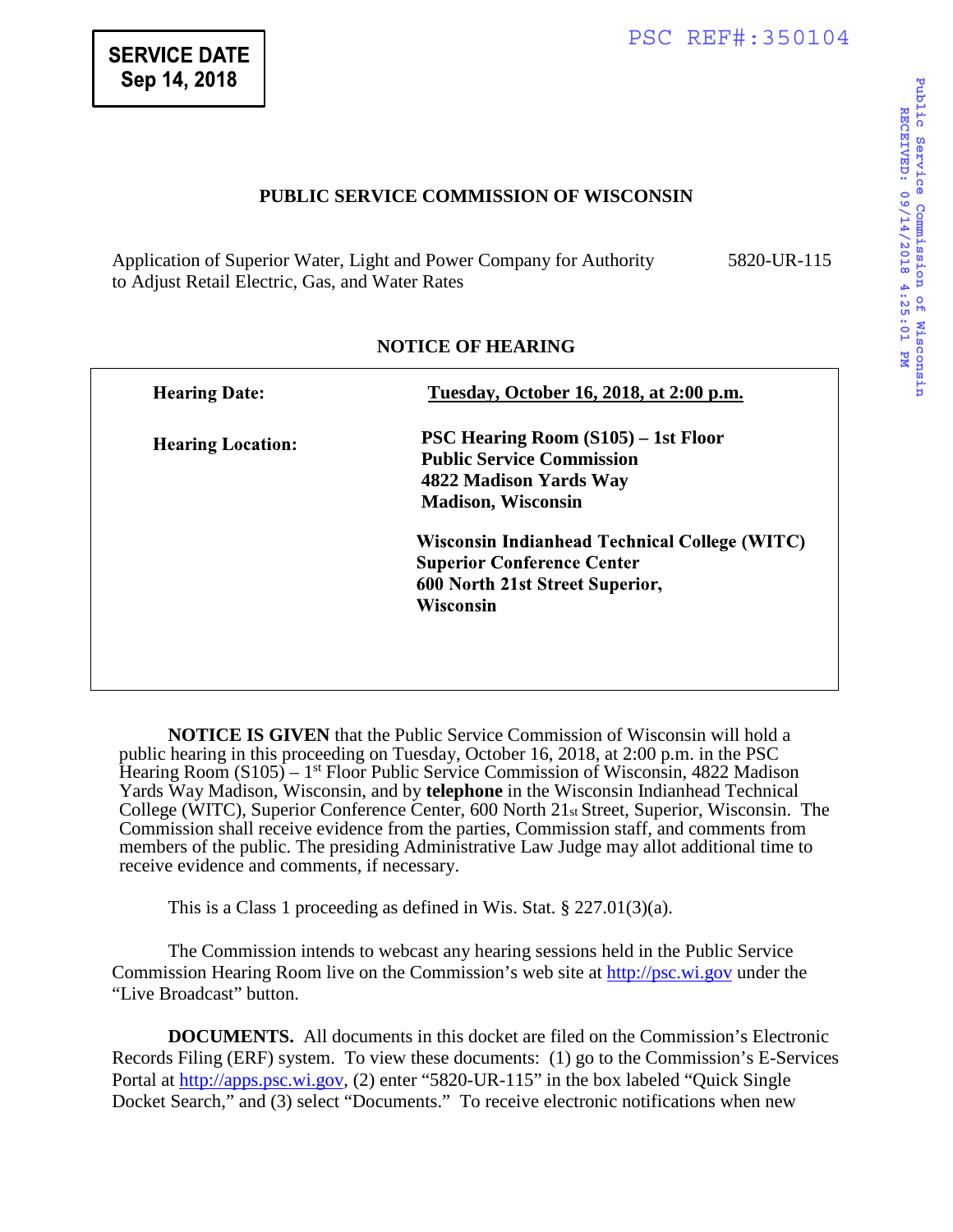Docket 5820-UR-115

documents are filed in this docket, go to ERF - [EZ Subscriptions](https://apps.psc.wi.gov/pages/ERFhome.htm) and follow the instructions to subscribe to this docket.

**SCHEDULE.** For the official schedule in this docket, check the notices and orders filed in this docket on the ERF system. For public convenience only, the Commission will maintain the schedule in this docket on the PSC Docket Calendar. To view the calendar: (1) go to the Commission's E-Services Portal at [http://apps.psc.wi.gov,](http://apps.psc.wi.gov/) and (2) select the button labeled "Docket Calendar." From there you may browse or search the calendar, and subscribe to a particular docket schedule.

**PUBLIC COMMENTS.** A person may testify in this proceeding without becoming a party and without attorney representation. A person may submit this testimony in only one of the following ways:

- **Web Comment.** Go to the Commission's web site at [http://psc.wi.gov,](http://psc.wi.gov/) click on "File" a Comment" button. On the next page, select the "File a comment" link that appears for docket number 5820-UR-115. Web comments shall be received no later than Monday, October 15, 2018.
- **Oral Comment.** Spoken testimony at the public session.
- **Written Comment.** Instead of speaking at the hearing, write out a comment and submit it at the public session.
- Mail Comment. All comments submitted by U.S. mail shall be received no later than Monday, October 15, 2018. A mail comment shall include the phrase "Docket 5820-UR-115 Comments" in the heading, and shall be addressed to:

Docket 5820-UR-115 Comments Public Service Commission P.O. Box 7854 Madison WI 53707-7854

The Commission will not accept comments submitted via e-mail or facsimile (fax).

A person shall limit a public comment to non-technical personal knowledge or personal opinion. A person may include references to other materials in a comment, but may not include as part of a comment, any document not written or substantially modified by that person. The Commission shall only accept documents that a person offers to supplement a comment for the purpose of showing the basis of an opinion, not for proof of the matter asserted. Parties may object to the receipt of a public comment.

Any material submitted to the Commission is a public record and may appear on the Commission web site. Only one comment may be submitted per person during a comment